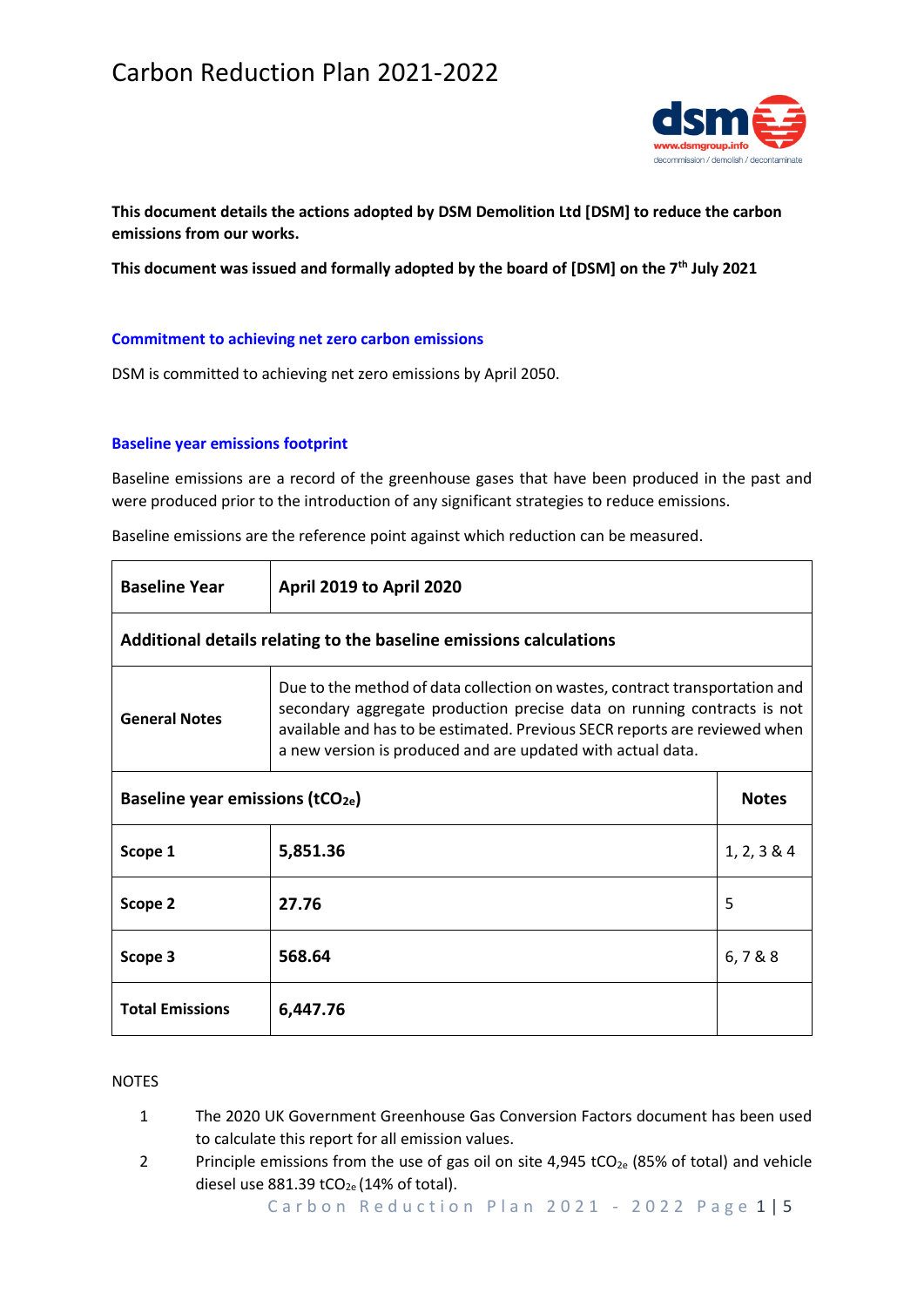

- 3 Minor other sources of emissions: natural gas (office heating), propane (site hot cutting), petrol (company car and minor small plant use) and electric car use.
- 4 Included in scope 1 are other specified emissions; Methane, Nitrous Oxide, Hydrofluorocarbons, Perfluorocarbons, Sulphur hexafluoride and Nitrogen Trifluoride. The reported carbon dioxide equivalent values include the contribution from Methane and Nitrous Oxide. No other emissions were recorded from the other sources.
- 5 Emissions from the use of grid electricity.
- 6 The reported upstream emissions, 15.96 tCO<sub>2e</sub>, are from onward processing of certain wastes DSM produces and staff commuting.
- 7 The reported downstream emissions are from contract hauliers used for some waste and aggregate movements and for onward processing back into the material supply chain of waste metals produced.
- 8 The emissions from the processing of steel waste back into a product amounted to 138  $tCO<sub>2e</sub>$ . The emissions from the re-use of scrap metals are a fraction of the emissions that would have been produced if the produced product had been made from raw materials. This would have produced 23,168 tCO<sub>2e</sub>.

| <b>Current Year</b>            | April 2020 to April 2021 |                |
|--------------------------------|--------------------------|----------------|
| Emissions (tCO <sub>2e</sub> ) |                          | <b>Notes</b>   |
| Scope 1                        | 4,481.49                 | 1              |
| Scope 2                        | 30.77                    | $\overline{2}$ |
| Scope 3                        | 380.11                   | 3 & 4          |
| <b>Total Emissions</b>         | 4,892.37                 |                |

# **Current year emissions reporting**

#### **NOTES**

General comments as per baseline year data.

1 Emissions of 77% compared to the baseline year due principally to a reduction in the amount of gas oil used due to the nature of work undertaken.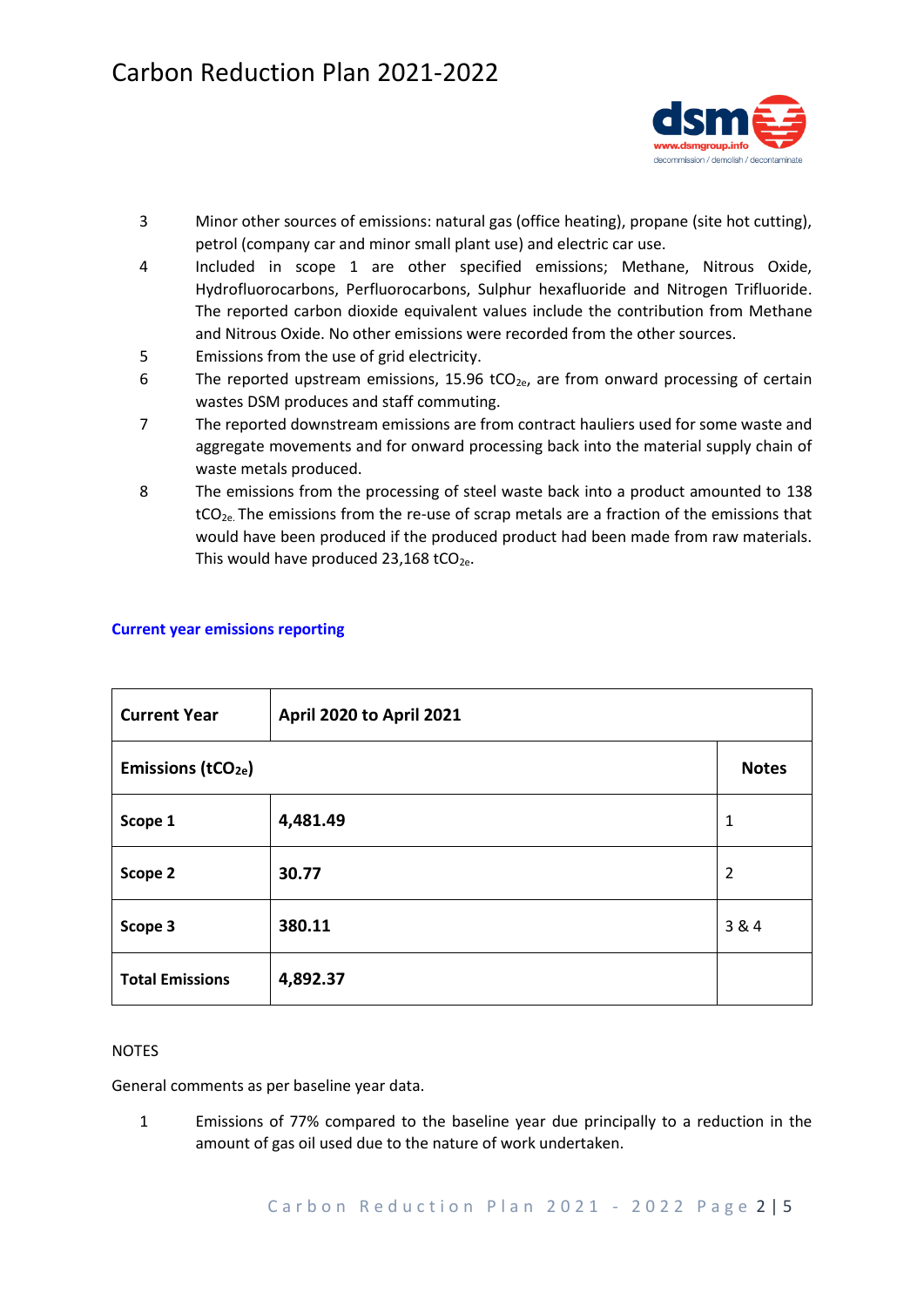

- 2 Emissions of 110% compared to the baseline year due it is thought to lower average winter temperatures.
- 3 Upstream emissions of 78% compared to the baseline year due to a lower total weight of wastes produced and processed by receiving organisations.
- 4 Downstream emissions of 67% compared to the baseline year due to a lower amount of recorded contract haulage of aggregates. Due to the way DSM records data the amount of these emissions may rise when actual data from running contracts is substituted for the estimated value used in the production of DSM's SECR report.

# **Factors affecting produced emissions**

DSM has already instigated measures to reduce the carbon footprint from its works, but due to the following factors has limited control on overall emissions due to:

- DSM has no control of the geographical location of its work sites.
- DSM has no control over the distance from work sites to waste facilities.
- The variable nature of the road network between a work site and Arden Road or waste facility.
- DSM has no control of the absolute quantity of waste from any particular site.
- There is no true correlation between the amount of waste produced and the energy requirements required to produce it. Heavily reinforced concrete structures require more energy to remove and process than traditional brick construction building do.
- The removal, moving, placing and, where needed the treatment of, soil has numerous variables such as distance to move; need to double handle; compaction requirements; ease of excavation; variable treatment energy requirements.
- Planned increase in turnover.

### **Emission reduction targets**

- DSM Demolition Ltd is committed to achieving Net Zero emissions by 2050, and if possible sooner.
	- $\circ$  To achieve this, due to the nature of DSM's core works, some technological advances will be required.
- DSM has set a five-year plan, 2020-2021 to 2024-2025 to monitor annually the effectiveness of our carbon reduction actions.
- The target set for this first plan is to reduce our CO2e emission rate compared to turnover by 5% based on the baseline 2019-2020 value of 167.45 tonnes  $CO<sub>2e</sub>$  per £1,000,000 turnover.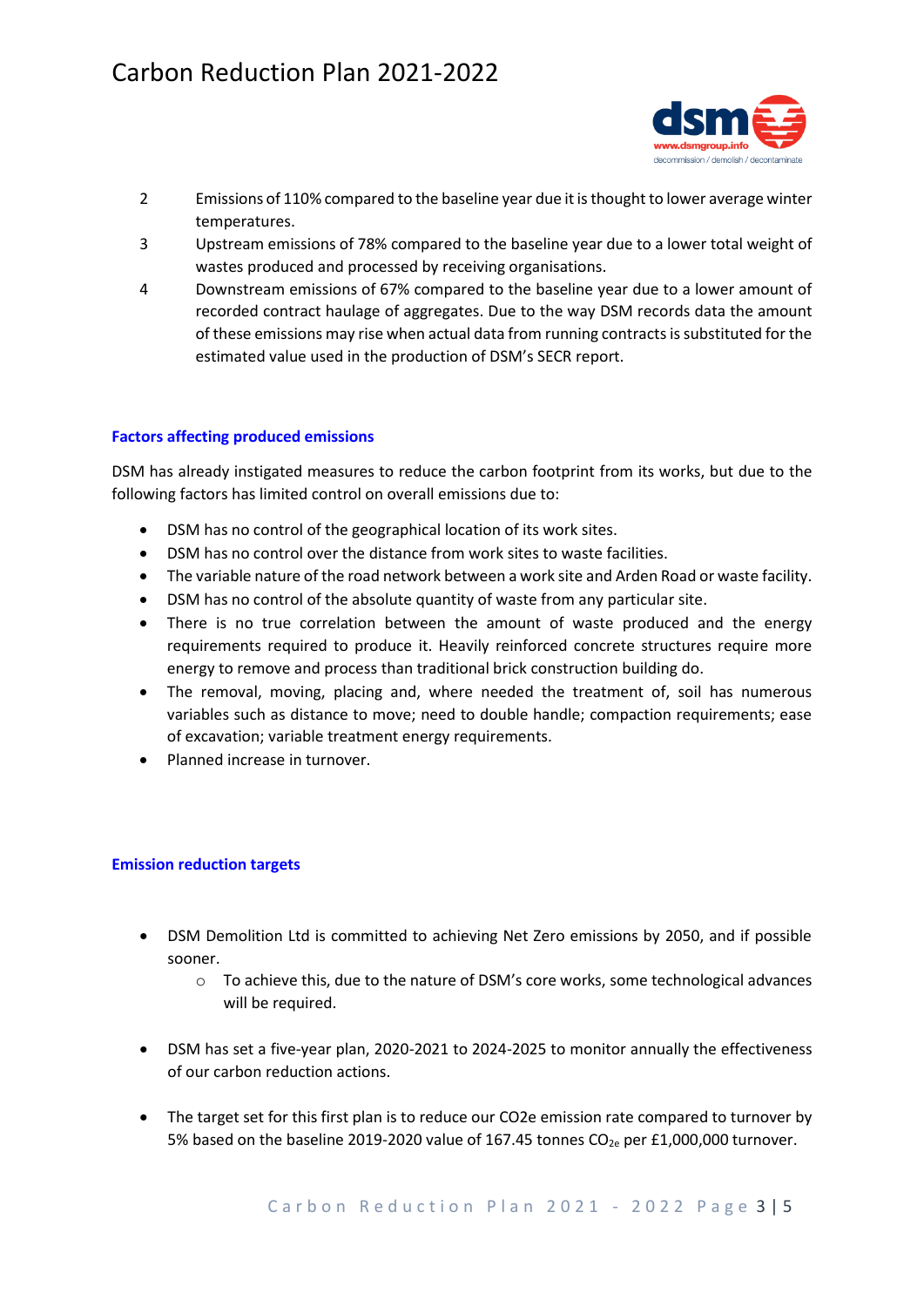

- $\circ$  The value for 2021-2022 on the data now obtained is 144.6 tonnes CO<sub>2e</sub> per £1,000,000 turnover, a reduction of 13.6%. This will be reviewed in the next SECR report as for the reasons stated previously accurate data can only be obtained when all contracts in the period have been completed. The corrected values for 2020-2021 are expected to increase above the reported values.
- $\circ$  Fluctuations may be recorded in the annual emissions due to variations of contract works, both in type and location.
- To achieve moving towards net zero carbon emissions the following actions have been, and are planned to be taken.

# **Completed carbon emission reduction actions plans**

- Arden Road has replaced all lights with LEDs and are PIR enabled in the offices and external security floodlights are on automatic timers to minimise electricity usage.
- DSM is trialling an electric vehicle to determine its practicality and has installed vehicle charging points at Arden Road.
- DSM operates vehicle sharing for work sites, subject to Covid restrictions, to minimise business mileage.
- Proximity of waste disposal sites to work sites is a now a core selection criteria.
- Business meetings are now carried out by Teams to minimise business mileage.
- DSM has in 2020-2021 invested heavily in new D-Rigs from 1 tonne to 55 tonnes manufactured by Kobelco. These are replacing Hyundai D-Rigs due to their more efficient engines.

### **Planned carbon emission reduction actions plans**

- Investigate unexplained electricity usage at Arden Road identified in this report.
- Investigate unexplained gas usage at Arden Road identified in this report.
- Invest in 2021-2022 in more efficient Kobelco D-Rigs of up to 80 tonne weight to replace existing less efficient D-Rigs.
- Buy a hybrid 20/22 tonne excavator for use in loading a crusher. These vehicles recover energy when slewing and this is the only operation DSM carries out where significant slewing is required.